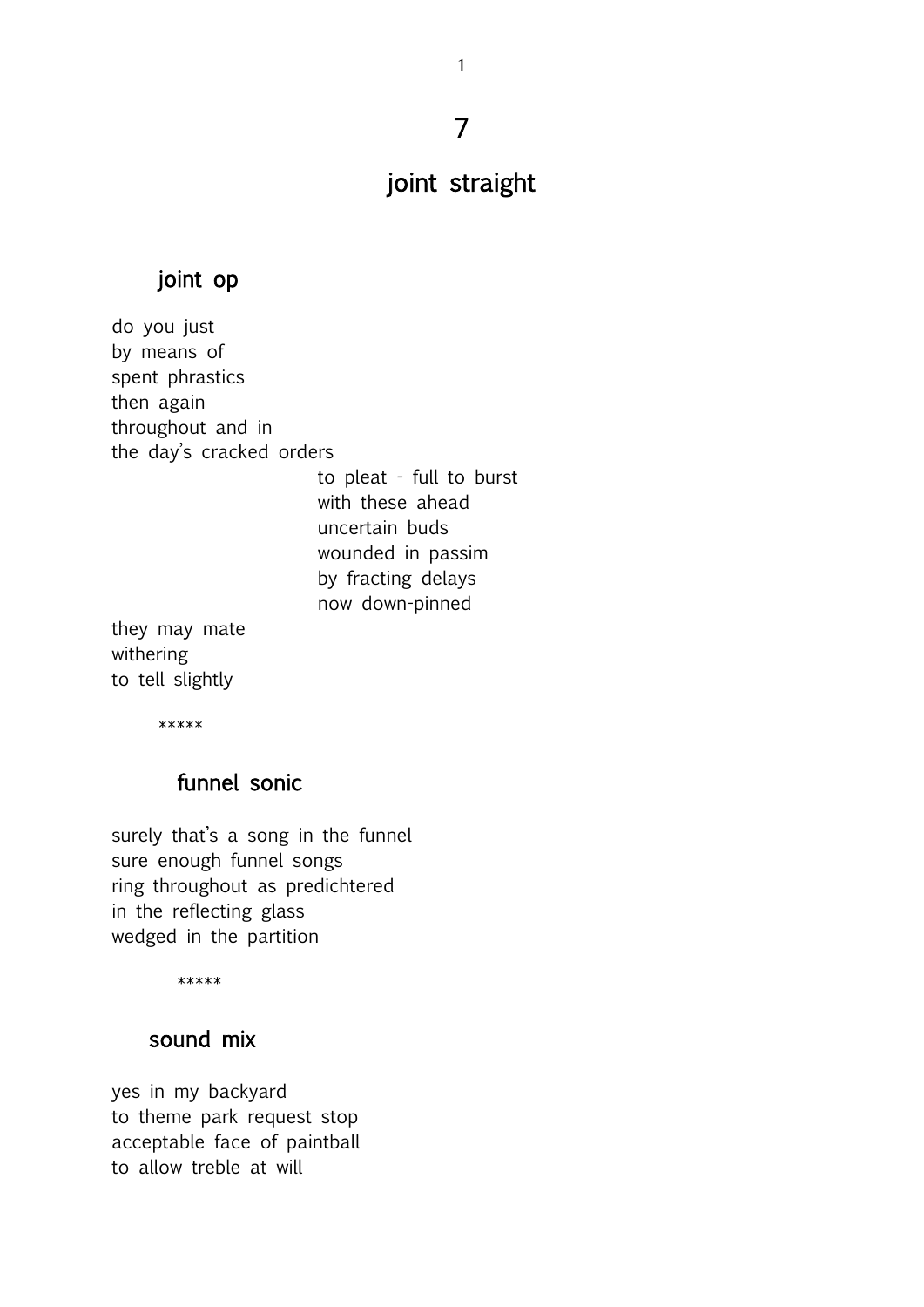wherever any time does she words my mince to mime sound of play on light

\*\*\*\*\*

#### precarious

watching wars dissolve re-coagulate take off spin away into their own delirium without end on one's mettle riding the hornèd gun

\*\*\*\*\*

# fail-well

that riveting sense of failure your always-target made no sense whatsoever for you succeeded at it beyond your wildest dreams

\*\*\*\*\*\*

## floating still

is it still afloat somewhere about us our little bateau ivre they holed it some years ago below the pimpsoul line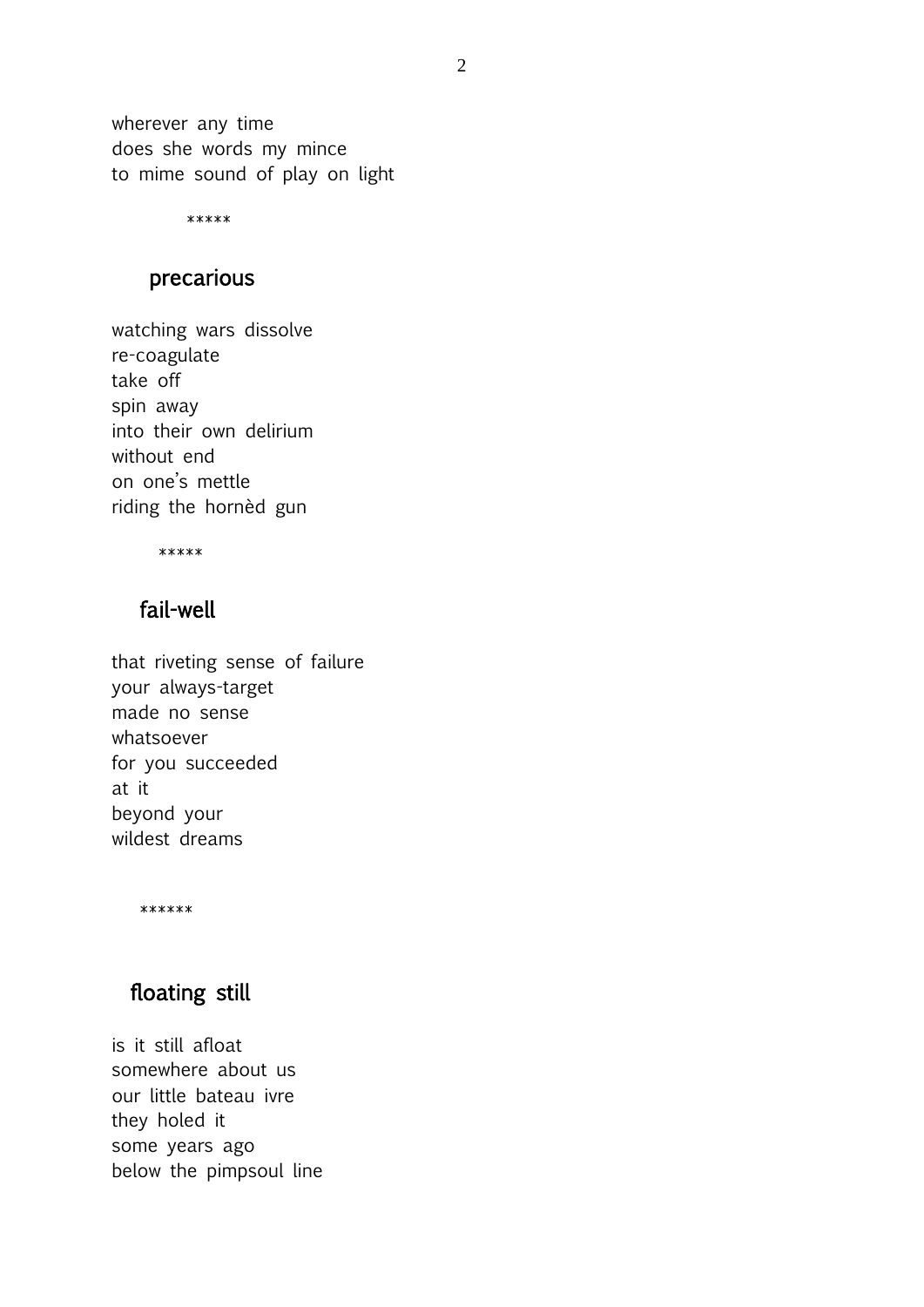we've caulked and re-caulked baled and re-baled in the hope that

\*\*\*\*\*

### stealing the show

written in oblique italic thrown into reverse by a perverse breeze out of the near-west scudding clouds make off with whatever is left of good sense

\*\*\*\*\*

# one for the road

if it's your shout mine's a bread-on-the-rocks keep your voice down a'god's name or they'll all be wanting one for the unmarked path

\*\*\*\*\*

#### unstoppable

we spin and turn endlessly though never on the spot stillness is just not our metier nor are we dervishes

\*\*\*\*\*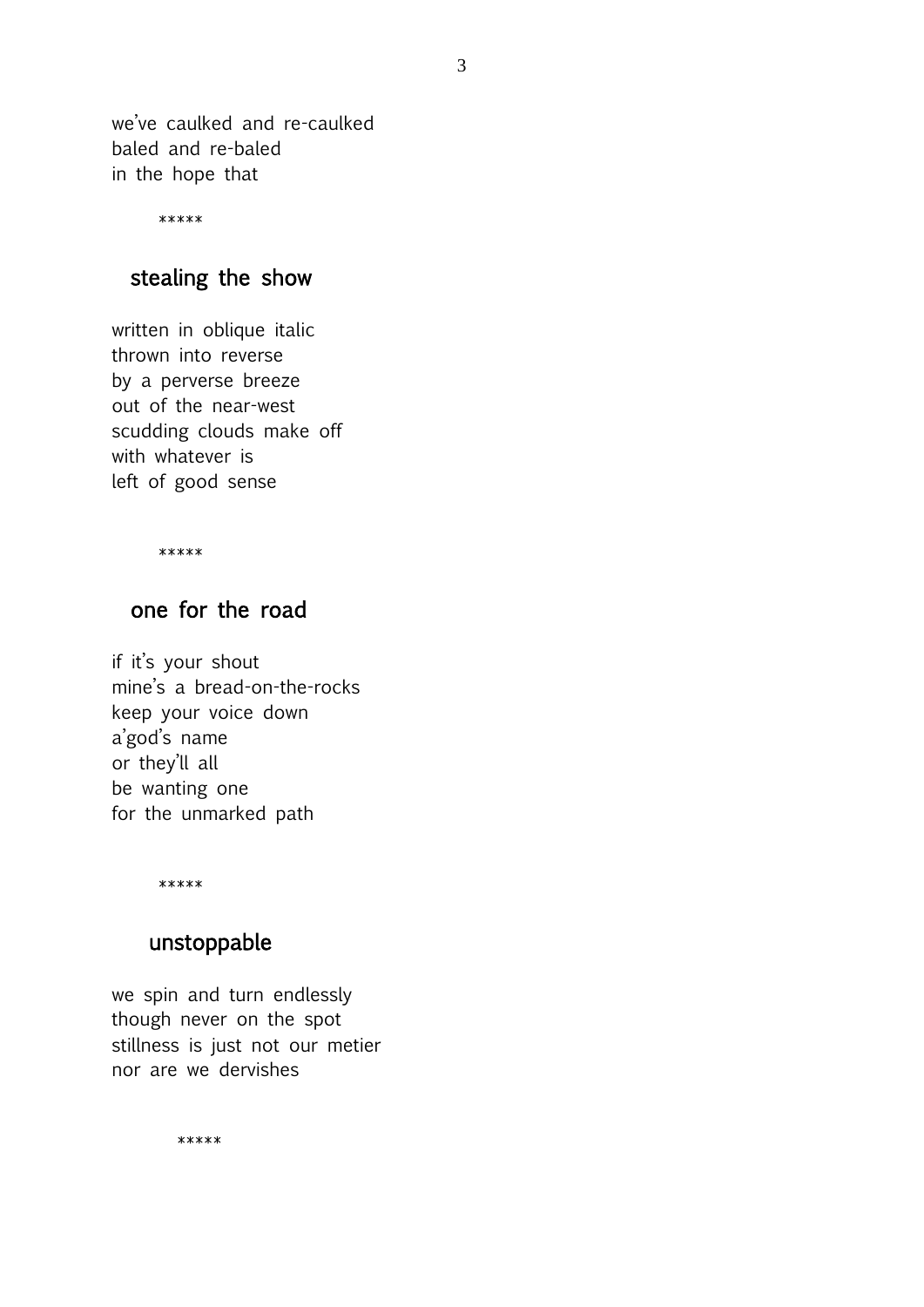#### free house

here's the living room we call it open plan sounds contradictory but it's all we've got that sky light opens onto a flat roof where rice is nurtured in humid rotations mind that step it leads to the hole-in-the-wall you get stunning views when conditions are perfectly aligned sometimes I'll spend hours at a sitting just looking drawing nothing but blanks over here's the smallest room it's occupied fully currently by an expansion tank left over from the war excuse the mess please we're in the middle of discussions right now about how best to sweep away poor mom's remains rest her soul she thought the way to my heart was via my innards disgusted by saccharine not one to stand on ceremony I'd throw up at a helmet's drop pudding's proof lies right before us on your right is the lavabo and yes I will wash at some stage if the spring can be made to flow again no we're not on mains it was you wasn't it who dripped blue candlewax onto my chinos with a degree of insouciance unseen since Canute faced up to the tide somewhere west of Knutsford at a guess I won't forget that in a hurry

\*\*\*\*\*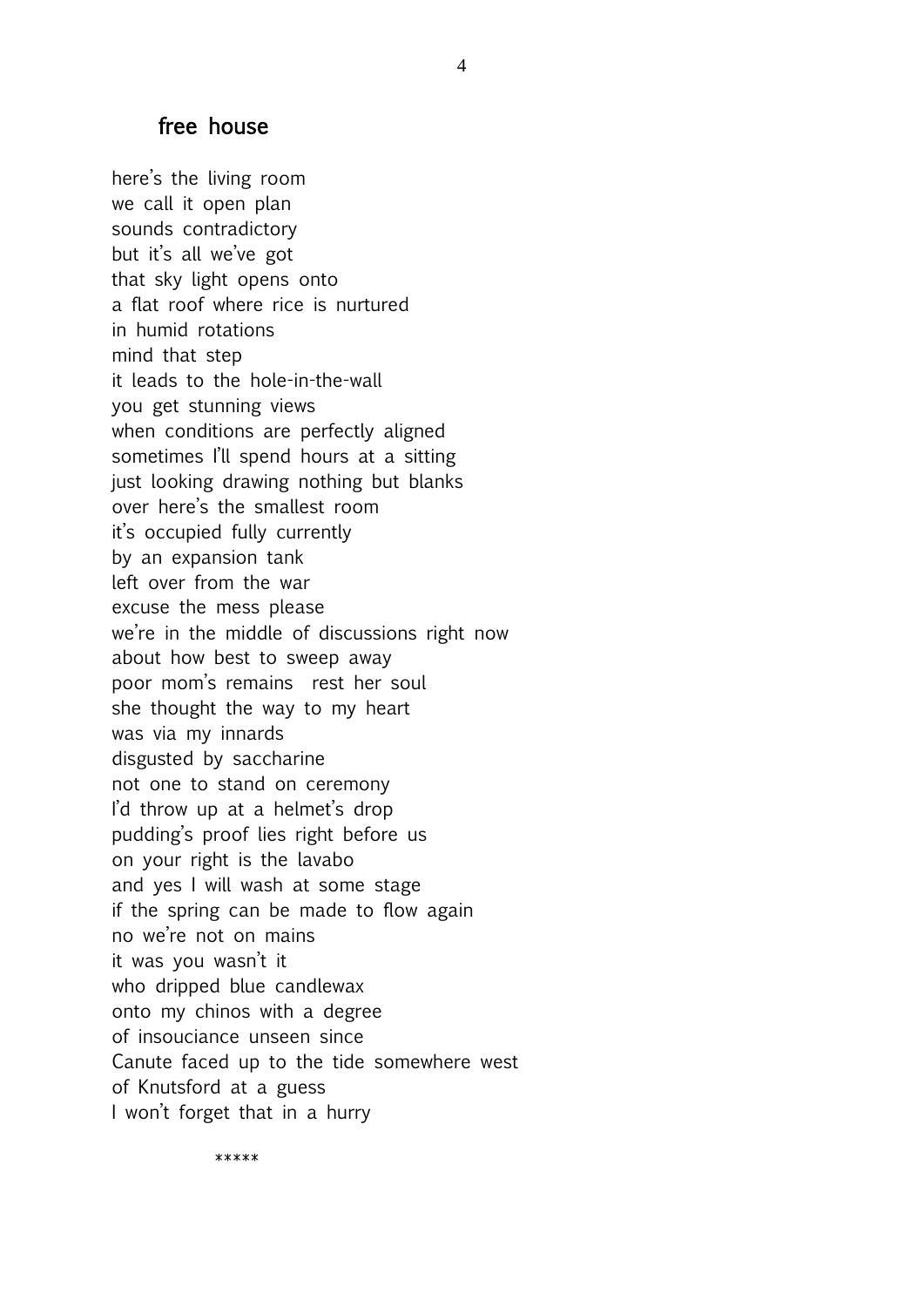### hard of hearing

did you say you'd spotted a panther behind the arras or harassed a panther with a spotted behind either way I may have got my lines crossed kissed the mews of your scene heard auricular fine tuning is not my strong suit I'm something of a losing cannon when it comes to spiral swearing though you'd never guess it from my struggle with aspirates like hhhmmmmnmmmmh for example at least according to Sybil she's invariably got her cheesy finger on things' pulses you should see the rings she wears all the better to lasso you with she says without a hint of hubristic irony as cross-legged on the decking above the weir we sit sipping squash and swapping notes on the relative merits of Thai-pooh tea and manna from Devon don't press the panic button yet there's enough here for all and then some provided some of us are less greedy than indicated by our distended tummies she manages to sound like a cross between Rough Riderhood and a latter-day saint touting for votes on the eve of the final straw poll when the chips are eventually downed I guess she'll just slip silently away guiding her Moses coracle through the bull rush as if nothing had happened leaving me to sweep away the remains yet still no sign of that panther let alone his or her retched arrested spots I worry you know I worry so you should so you should my dear \*\*\*\*\*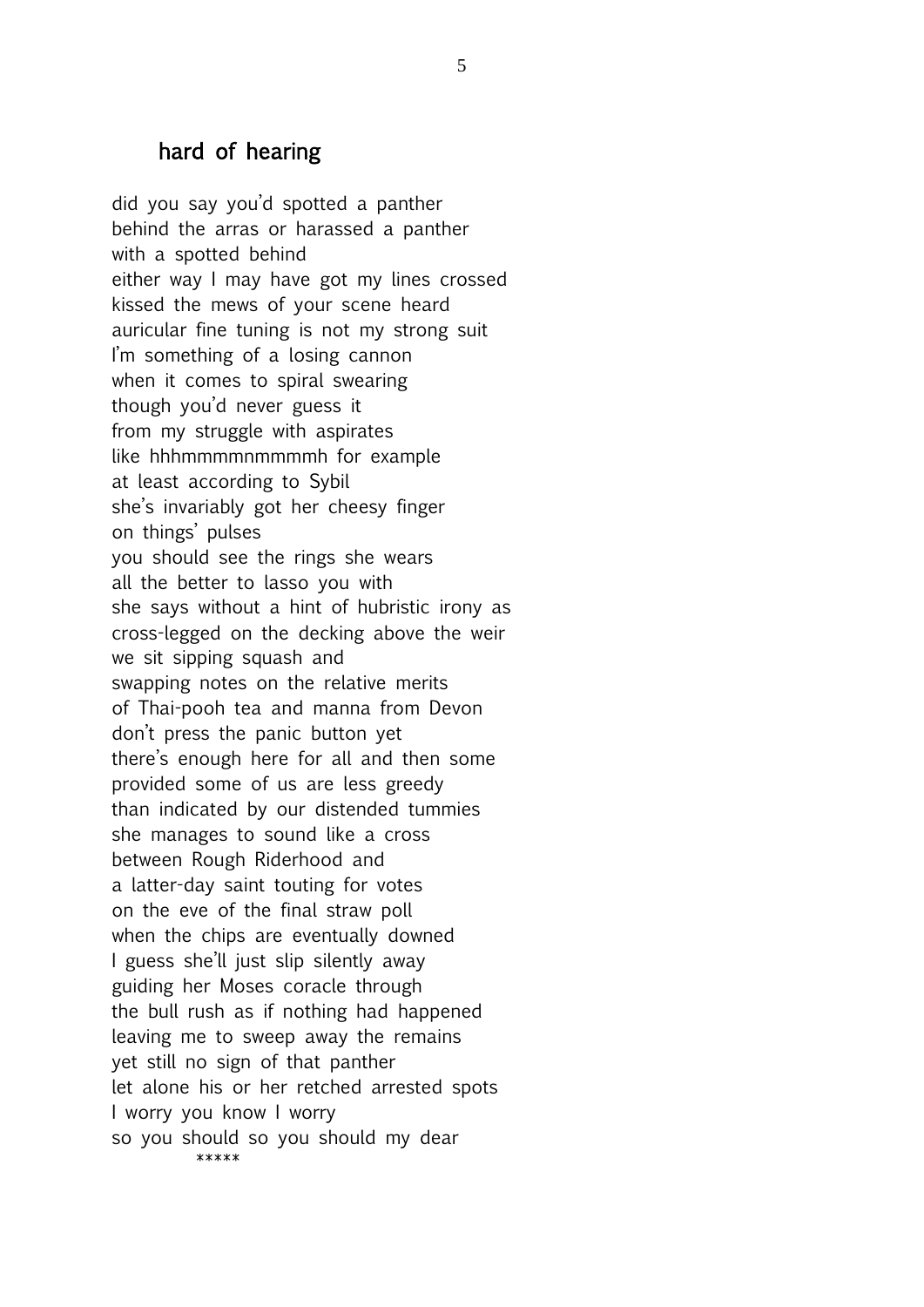### drawing non-stop

distraught I draw districts subject to certain restrictions arising from the very materials making my districts just what they are you're a divagator you'll know the ways of receding becoming unknowable unparalleled yes squeezing has gone on somewhere down the line followed by expansion-contraction you can tell by the stretch marks striating the meadows yet by any strip of imagining these could never be called boundaries let alone the edge of things as they seem to stand and collapse simultaneously can't stop subject to district distraction summons received leg up that gantry if you please clearer view purer air pass me my working methods pack of notes wafer lamina of compressed whatman air and over there my subliminal mapping pen my eye-beam my shadow perhaps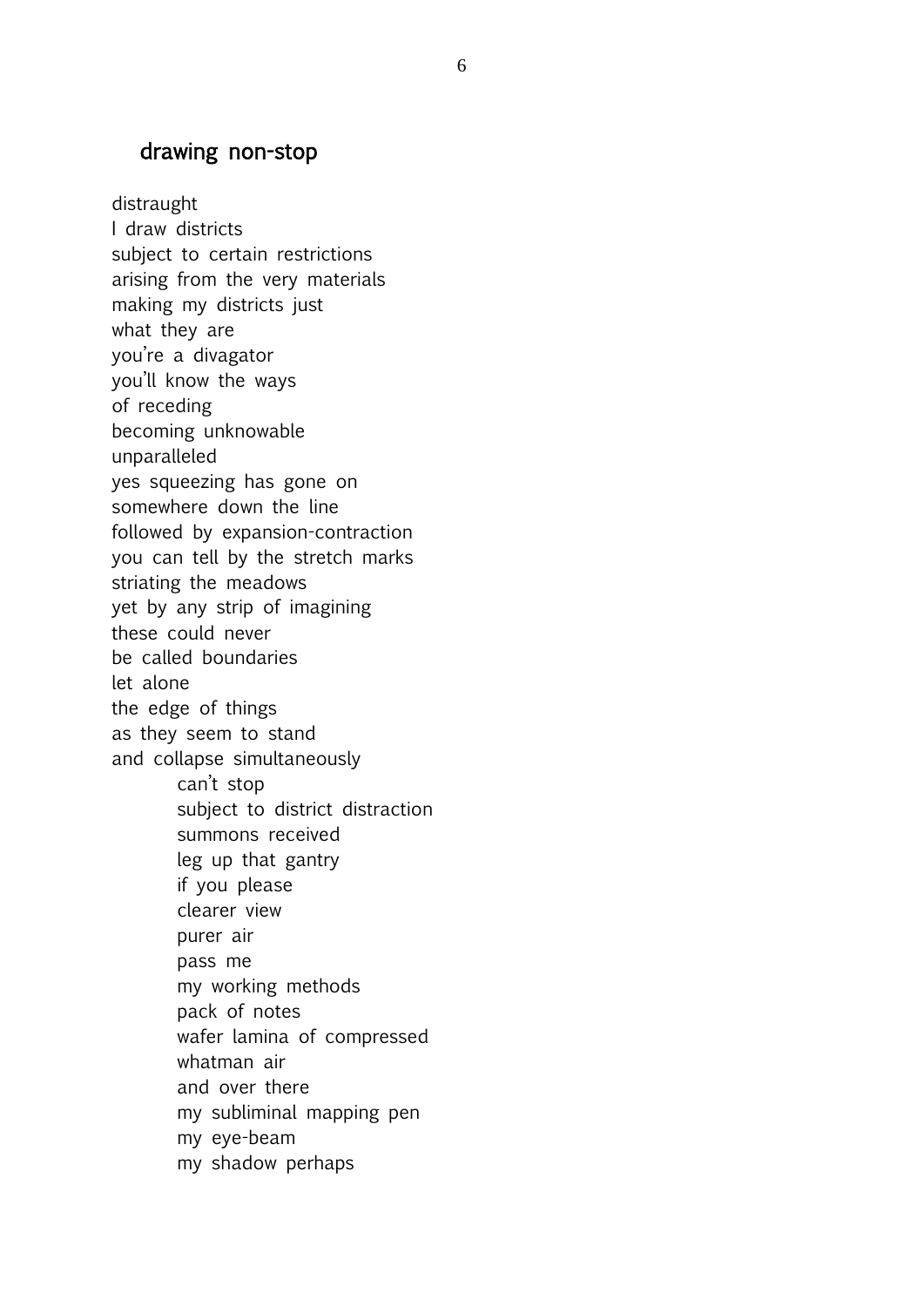and its double all I need what's left beyond all distraint of tirade but still strictly limited aaah yes now I can see forever at last

Again

\*\*\*\*\*

### briefly

shorter than a swan's nose I tried to catch a glimpse of the ones upon a time

\*\*\*\*\*

## adrift on the sure line

yet again park-and-ride day at Listless Beach nine washed crabs shuttle back and then forth and then back to back again has no-one explained entropy to them anywise the sure line will have none of it it being uncertain of its bearings let alone its grounds though it is a word hard to pin down as words go unless the tide has ebbed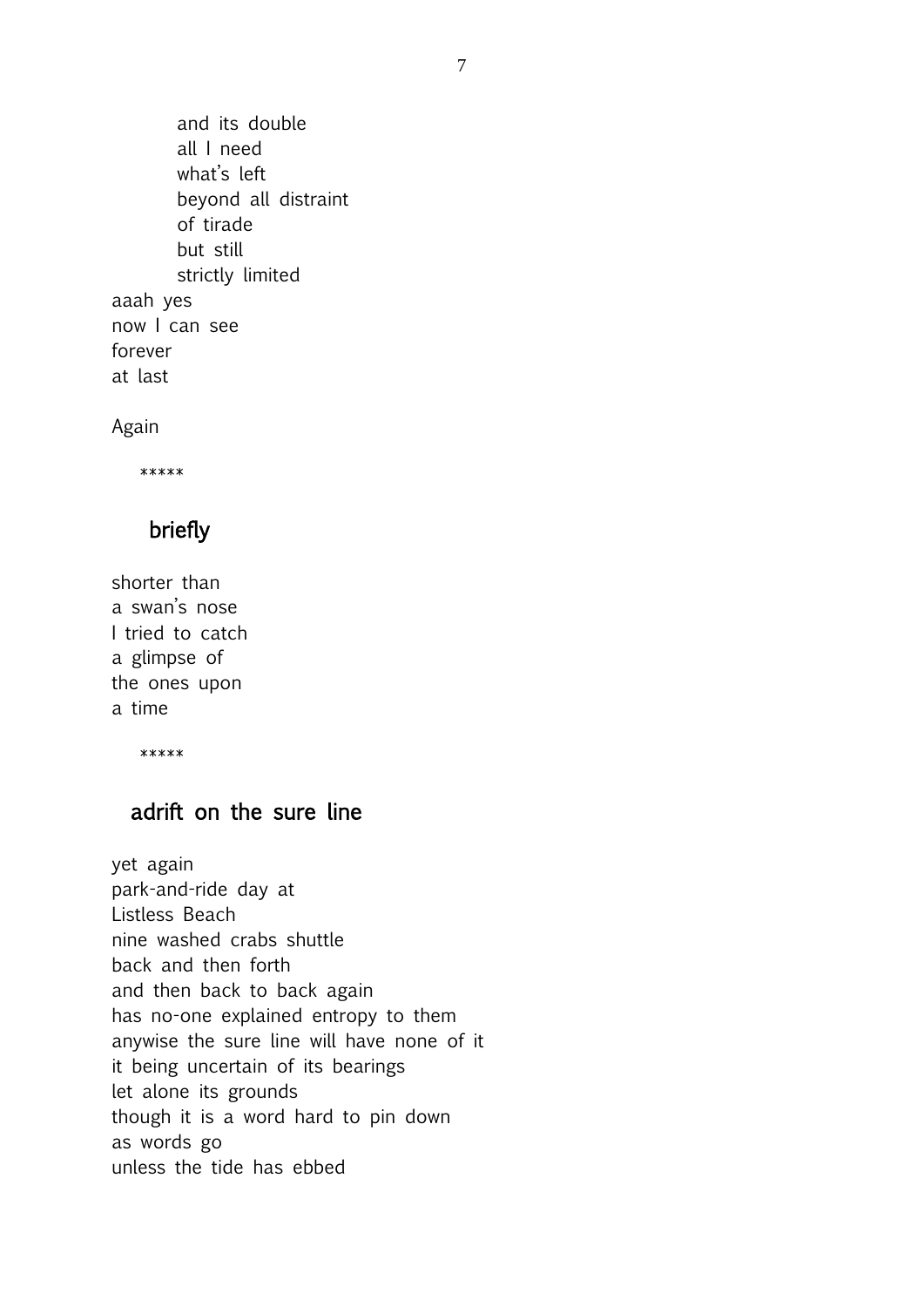gone back on its word okay it's neat and slim I grant you a joy to hold and be held and yes need arising it can be bent at whim every which way its fine upstanding appresentation not with standing don't be fooled though by the dot and cross maybe they were life sentenced to fixity by the bigots of yesteryear yet they're still angry as hell each with a mind of its own let them find it if they can and find it they must after all they've time aplenty on their hands neither rhyme nor reason will stand in their way if they are to swing lively like down history's broadacred but shallow furrows though tide and time have already made off with the swag our swag as it happens look they haven't even left us the price of a coke let alone a cream of the month the beach café proprietress though it isn't so much a property more the after-thought of dwelling's impossibility will surely go spare she's relying on us to break even this season isn't that their hovercraft over there quivering above the felt launch-pad between the ocean and the rusting pier-stanchions if we call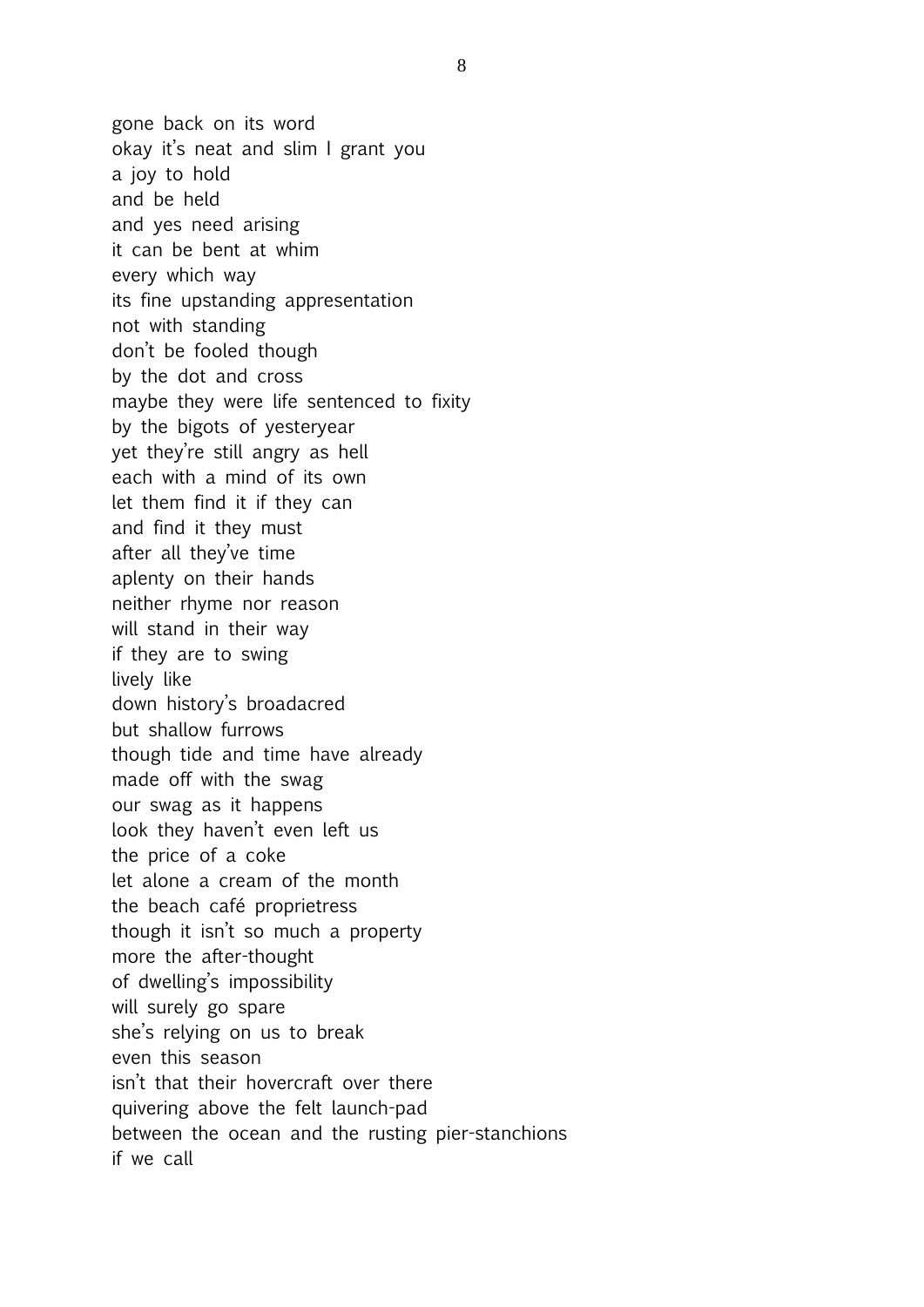summon might be a better word the forehead police there might yet be time to put a stop to all this might there not I for one couldn't bear them to get away with it here I'll put it myself

\*\*\*\*\*

.

#### live cycle

to me it was nothing out of the ordinary a common-or-garden night shift of a day-labourer simply fated to be in at soil's birth lucky you they said privileged even celebrated on that special eve by canapés on the terrace highballs at seven later neath a gibbous strolling players trod the boards reviving impromptu Orlando's infamous 'Homilies of Sister Pledge' as an entr'acte they placed me front stage right while humus oozed steadily from my every pore under precise instructions from mein host derived from recent blind trials bakelite cups were strapped below my knees to good effect apprentice gardeners on furlough from our district's open prisons sprinkled dilutions of the good rich mix at twenty five to one across proximate parterres of perpetual spinach inaugurating our lost valley's brief age of fertility evacuated I was borne hovelwards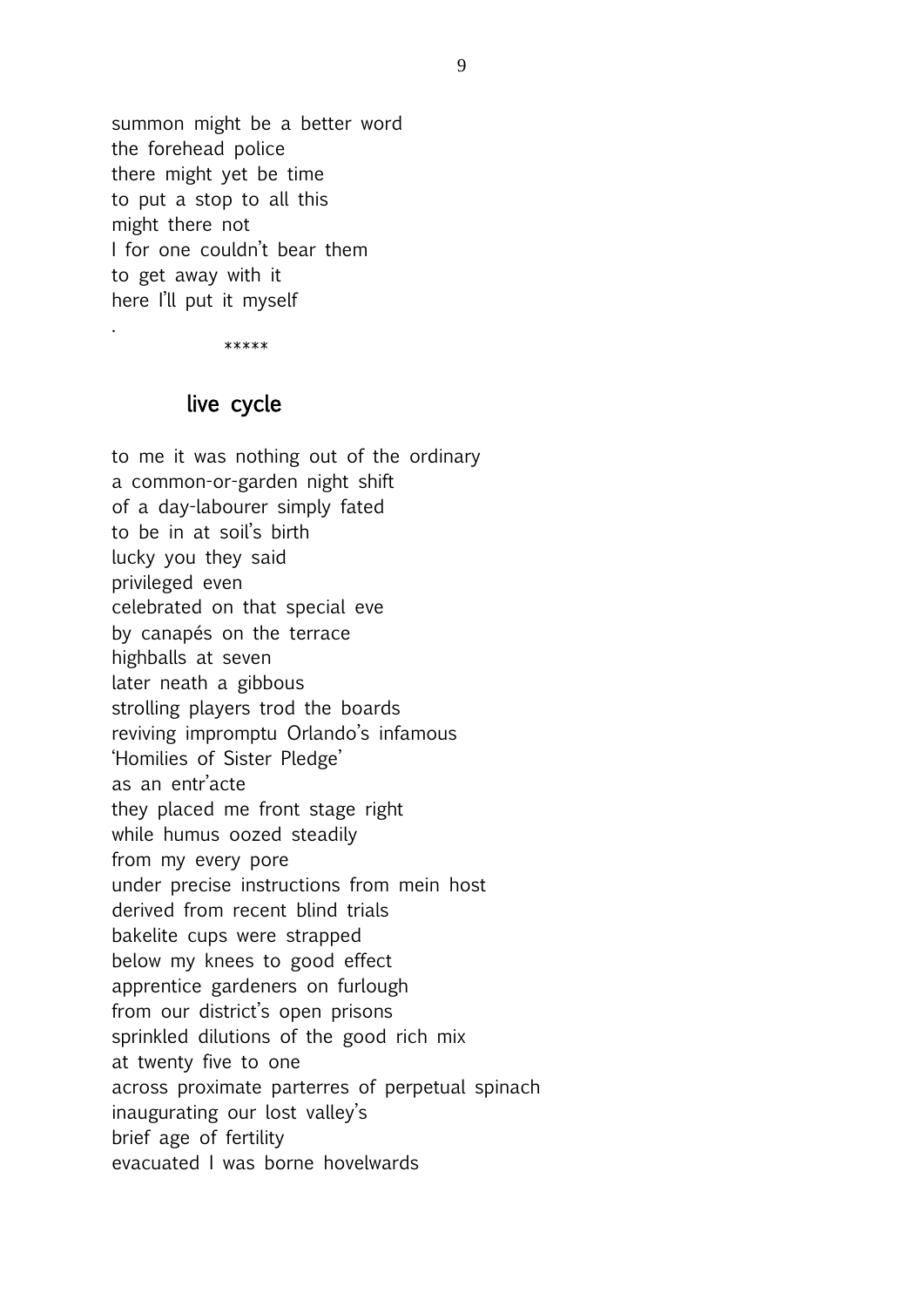in the squire's o'er plush barouche thence to perform weekly down all my years throughout our growing seasons like all novelties my celebrity status dissolving steadily as my age-waning output delivers itself up as a final fine tilth legacy of self-scattering across my up-coming unmarked grave

\*\*\*\*\*

# parting gift

this is my last euphonium I bequeath it to you together with these madrigal biscuits here take them now as our last supper together this being the twilight of the models

\*\*\*\*\*

#### vast potential

an eye is just a small mouth with a blockage an ear is just a nose that can no longer breathe a nostril is just an empty eye-socket staring straight down every hair on the head is just an undeveloped tooth waiting for its moment \*\*\*\*\*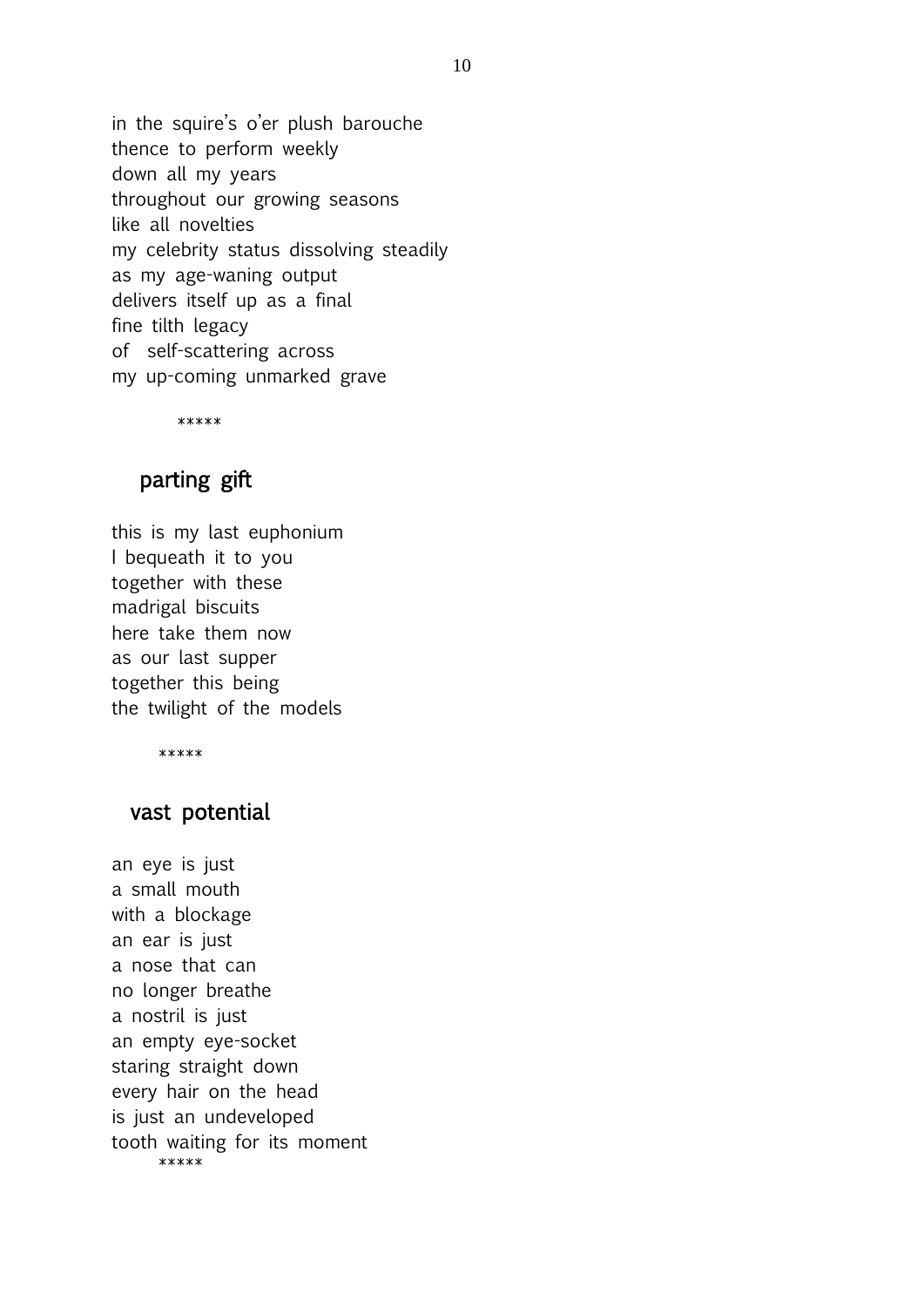## stitch-up

art's in stitches just like the witches (nice one Satch) doubled up with laughter and pain its plight is to be pleated turned back onto into itself a joyfully troubled stitch-up

\*\*\*\*\*

### putting it behind us

expulsion from paradise didn't just happen that once as our very beginning it's our continuing fate we are doing it every and all day ensuring as our live-long performance our permanent absence becoming being nothing other than making the best and worst of endless self-expulsion

\*\*\*\*\*

#### last resort

when nothing adds up it's time to take heart when the heart